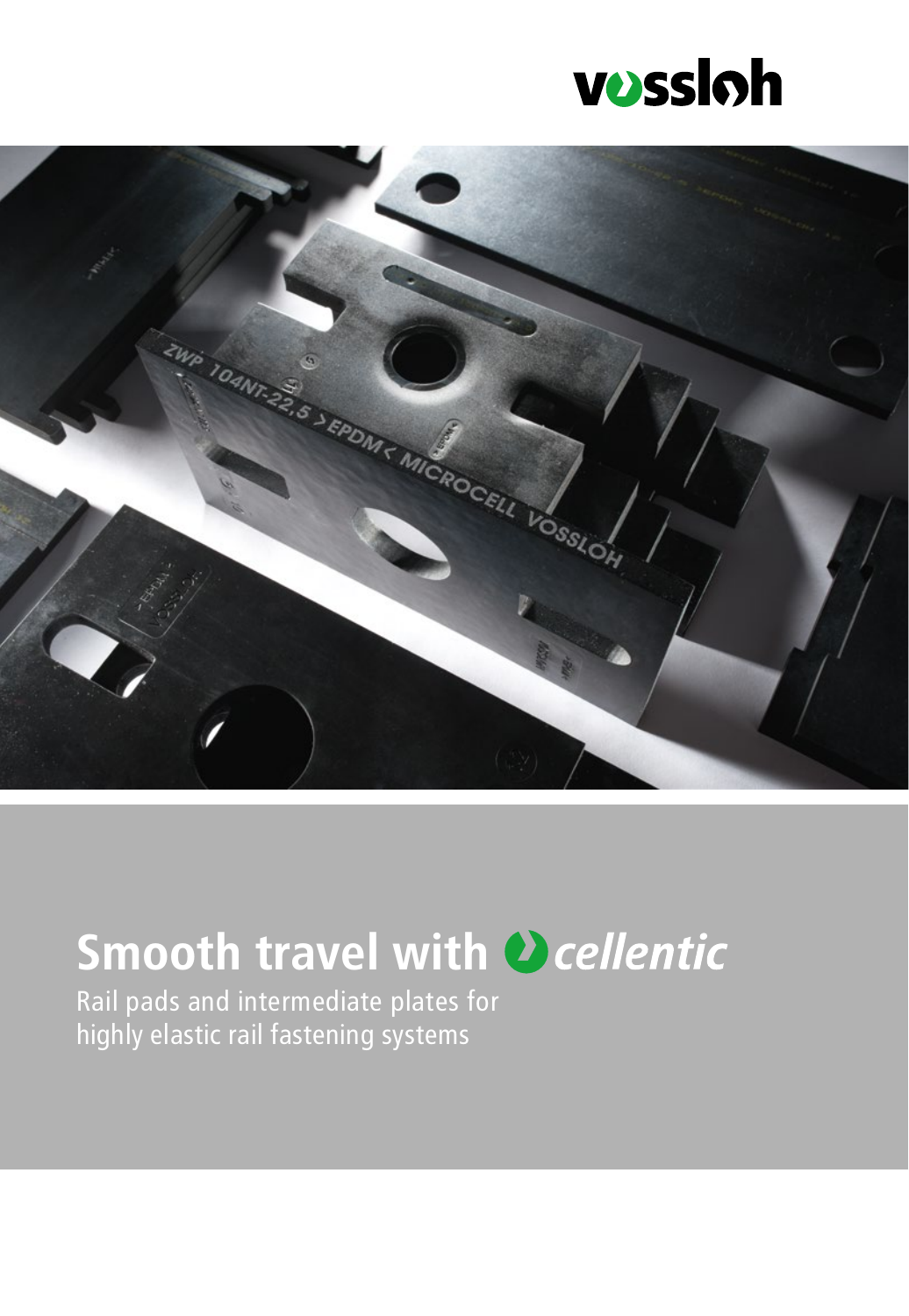# Maximized elasticity for Vossloh rail fastening systems

## *Cellentic* – more elasticity for rail fastening systems

*cellentic* is an elastomer made of EPDM that ensures high stability against many types of chemical attacks. The advantag he material provides excellent resistance to temperature, aging, and weather conditions as well as it is very stable und



**Added value for the track and the environment:**

ban rail, high-speed rail, and heavy haul). This involves the use of intermediate plates with elasticities  $\geq 8$  kN/mm.

![](_page_1_Picture_29.jpeg)

#### *cellentic* **in the ballasted track**

Rail pads made from *cellentic* dampen vibrations and optimize the elasticity of the ballast bed. This preserves the entire superstructure: wear on all track components including the ballast can be reduced. A configuration with different stiffnesses between 20–200 kN/mm allows *cellentic* rail pads to be used in nearly any application world-wide (conventional rail, urban transport, and highspeed rail).

![](_page_1_Picture_21.jpeg)

### *cellentic* **in slab tracks**

Slab track systems must meet special requirements to deflect forces into the ground as smoothly and with as little load on the material as possible. The highly elastic *cellentic* components of the rail fastening system ensure the required elasticity for all load profiles (conventional rail, ur-

![](_page_1_Picture_5.jpeg)

# *D* cellentic – working principle

![](_page_1_Picture_7.jpeg)

The key to success – the composition of the material: The micro-cellular EPDM-based elastomer has a saturated primary polymer chain as its chemical structure. The expanded, closed-cell structure ensures a particularly high elasticity. Its cell configuration absorbs the load into its own structure, therefore resulting in very little deformation.

### **Engineering benefits**

- · highly resistant against chemical substances
- · superior temperature, aging, and weather characteristics
- · high durability under continuous loads
- · low water absorption·
- 
- 

![](_page_1_Picture_16.jpeg)

· high UV and ozone resistance · low frequency-dependence between 1 Hz and 40 Hz · low dynamic loads on the support surface · increased ride safety due to integrated track tipping protection · high damping effect

![](_page_1_Picture_25.jpeg)

**Intermediate layers in endurance tests:** 

Different materials exhibit varying degrees of deformation under enormous loads, for instance during a train pass. **Left:** Based on its cell matrix, *cellentic* is able to absorb loads into its own structure and this exhibits very little deformation. **Right:** Solid rubber is non-compressible. Any deformation causes the rubber to expand in length and width, resulting in abrasion.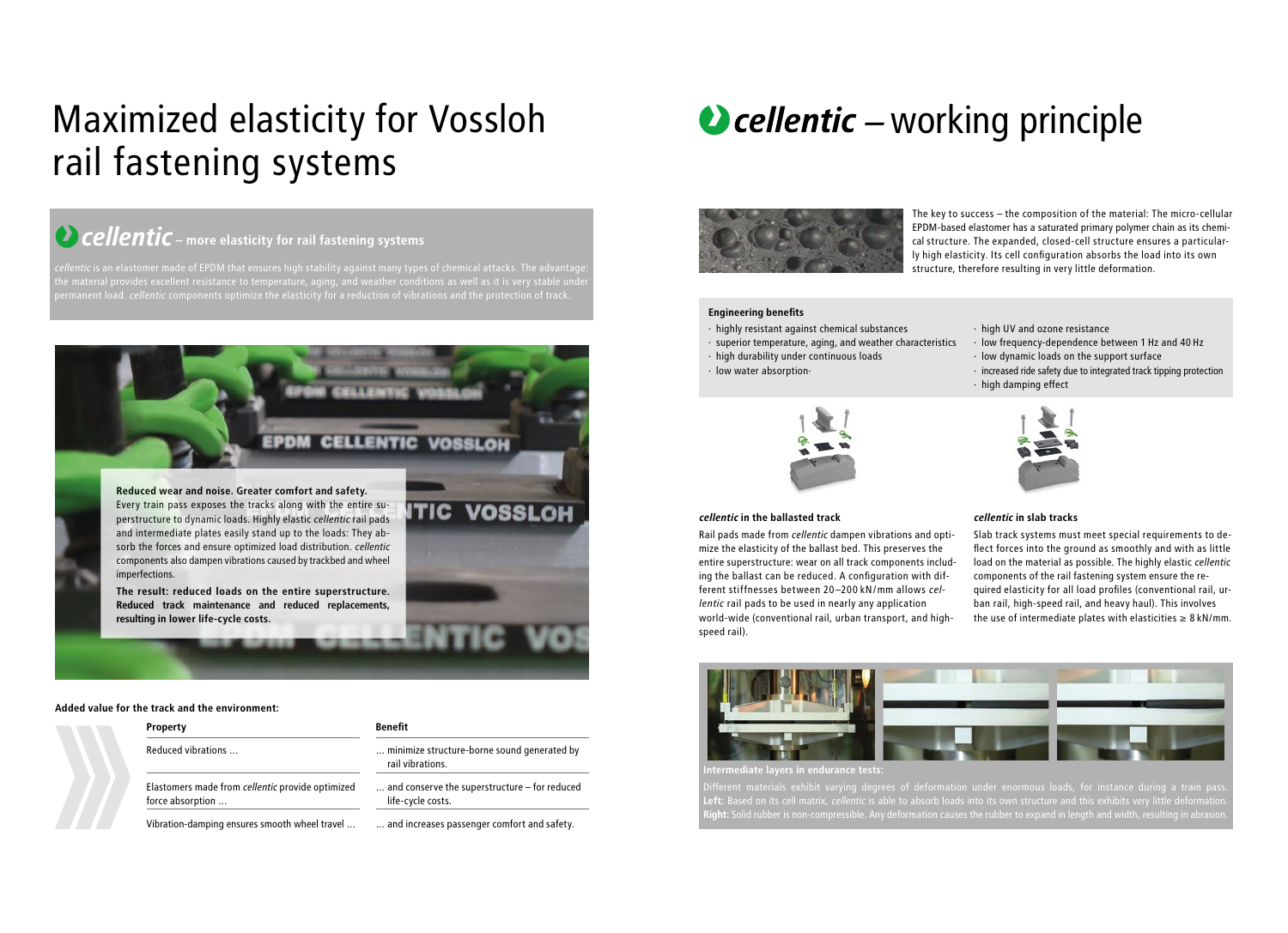## **Vossloh fastenings with**

| Fastening system                 |                          | Vossloh DFF 300                                                                                                                                                                                                                                                                                                                                                                               | <b>Vossloh DFF 304</b>   | <b>Vossloh DFF 21</b>    | Vossloh DFF 240            | <b>Vossloh DFF MC/CT</b> | Vossloh DFF 336 NG       | <b>Vossloh DFF 300 UTS</b>      | <b>Vossloh W-Tram</b>   | <b>Vossloh 336</b>       |
|----------------------------------|--------------------------|-----------------------------------------------------------------------------------------------------------------------------------------------------------------------------------------------------------------------------------------------------------------------------------------------------------------------------------------------------------------------------------------------|--------------------------|--------------------------|----------------------------|--------------------------|--------------------------|---------------------------------|-------------------------|--------------------------|
| <b>Railbed property</b>          |                          | $\frac{1}{2}$ ss                                                                                                                                                                                                                                                                                                                                                                              | $\frac{1}{2}$ ss         | $\sqrt{\frac{d}{d}}$ ss  | $\frac{1}{2}$ ss           | $\sqrt{\frac{4}{5}}$ SS  | $\sqrt{\frac{4}{5}}$ SS  | $\sqrt{\frac{d}{d}}$ SS         | $\sqrt{\frac{d}{d}}$ SS | $\frac{1}{2}$ ss         |
|                                  |                          | $\frac{1}{\sqrt{2}}\sum_{n=1}^{\infty}\frac{1}{n} \sum_{n=1}^{\infty}\frac{1}{n} \sum_{n=1}^{\infty}\frac{1}{n} \sum_{n=1}^{\infty}\frac{1}{n} \sum_{n=1}^{\infty}\frac{1}{n} \sum_{n=1}^{\infty}\frac{1}{n} \sum_{n=1}^{\infty}\frac{1}{n} \sum_{n=1}^{\infty}\frac{1}{n} \sum_{n=1}^{\infty}\frac{1}{n} \sum_{n=1}^{\infty}\frac{1}{n} \sum_{n=1}^{\infty}\frac{1}{n} \sum_{n=1}^{\infty}\$ |                          |                          |                            | <b>START</b>             |                          |                                 |                         |                          |
| <b>Application field</b>         | <b>Conventional Rail</b> | $\mathbf{v}$                                                                                                                                                                                                                                                                                                                                                                                  | V                        | ✔                        | $\boldsymbol{\mathcal{U}}$ | $\overline{\phantom{0}}$ | $\overline{\phantom{0}}$ | $\hspace{0.1mm}-\hspace{0.1mm}$ | $-$                     | -                        |
|                                  | High Speed               | $\boldsymbol{\mathcal{U}}$                                                                                                                                                                                                                                                                                                                                                                    | $\overline{\phantom{0}}$ | $\overline{\phantom{0}}$ | $-$                        | $\overline{\phantom{0}}$ | $\overline{\phantom{0}}$ | $\hspace{0.1mm}-\hspace{0.1mm}$ | $-$                     | $\overline{\phantom{0}}$ |
|                                  | Heavy Haul               | $\overline{\phantom{0}}$                                                                                                                                                                                                                                                                                                                                                                      | $\overline{\phantom{0}}$ | $\overline{\phantom{0}}$ | $-$                        | $\overline{\phantom{0}}$ | $\overline{\phantom{0}}$ | $\hspace{0.1mm}-\hspace{0.1mm}$ | $-$                     | $\overline{\phantom{0}}$ |
|                                  | Urban Transport          |                                                                                                                                                                                                                                                                                                                                                                                               | $\overline{\phantom{0}}$ | $\overline{\phantom{0}}$ | ✔                          | ✔                        | ✔                        | ✔                               | ✔                       | ✔                        |
| $\bullet$ cellentic              | Component                | Intermediate Plate                                                                                                                                                                                                                                                                                                                                                                            | Intermediate Plate       | Rail pad                 | Rail Pad                   | Rail Pad                 | Intermediate Plate       | Intermediate Plate              | Rail pad                | Intermediate Plate       |
| <b>Stiffness of the material</b> |                          | $\geq$ 17 kN/mm                                                                                                                                                                                                                                                                                                                                                                               | $\geq$ 22,5 kN/mm        | $\geq$ 30 kN/mm          | $\geq$ 30 kN/mm            | $\geq$ 30 kN/mm          | $\geq 8$ kN/mm           | $\geq 16$ kN/mm                 | $\geq$ 30 kN/mm         | $\geq$ 8 kN/mm           |

| <b>Fastener system</b>           |                          | Vossloh W 14             | <b>Vossloh W 21/W 21</b> | Vossloh W 21 SH          | Vossloh W 21 T           | Vossloh W 25             | Vossloh W 28             | Vossloh W 30             | <b>Vossloh KS 24</b>     |
|----------------------------------|--------------------------|--------------------------|--------------------------|--------------------------|--------------------------|--------------------------|--------------------------|--------------------------|--------------------------|
| <b>Railbed property</b>          |                          | $\frac{d}{dt}$ CS        | $\frac{d}{dt}$ cs        | $\frac{d}{dt}$ cs        | $\frac{d}{dt}$ CS        | $\frac{d}{dt}$ cs        | $\frac{d}{dt}$ CS        | $\frac{d}{dt}$ cs        | $\frac{d}{dt}$ ws        |
|                                  |                          |                          |                          |                          | ويك التي                 |                          |                          |                          | ويكافحوا                 |
| <b>Applications</b>              | <b>Conventional Rail</b> | $\mathbf v$              | V                        | $\overline{\phantom{a}}$ | ✔                        | $\overline{\phantom{m}}$ | $-$                      | ✔                        | V                        |
|                                  | High Speed               | $\checkmark$             | V                        | $\overline{\phantom{a}}$ | $\mathbf v$              | $\overline{\phantom{m}}$ | $-$                      | $\overline{\phantom{m}}$ | $\overline{\phantom{0}}$ |
|                                  | <b>Heavy Haul</b>        | $\overline{\phantom{a}}$ | $\overline{\phantom{0}}$ |                          |                          | $\overline{\phantom{m}}$ | $\overline{\phantom{0}}$ |                          |                          |
|                                  | <b>Urban Transport</b>   | $\mathbf v$              | $-$                      | $\mathbf{v}$             | $\overline{\phantom{0}}$ | ✔                        |                          | $\overline{\phantom{m}}$ |                          |
| $\bullet$ cellentic              | Component                | Rail pad                 | Rail pad                 | Rail pad                 | Rail Pad                 | Rail pad                 | Rail Pad                 | Rail Pad                 | Rail Pad                 |
| <b>Stiffness of the material</b> |                          | $\geq 60$ kN/mm          | $\geq$ 30 kN/mm          | $\geq 60$ kN/mm          | $\geq$ 30 kN/mm          | $\geq 60$ kN/mm          | $\geq$ 30 kN/mm          | $\geq 50$ kN/mm          | $\geq$ 30 kN/mm          |

![](_page_2_Picture_9.jpeg)

| <b>Fastening system</b>          |                          | Vossloh 300 W      | Vossloh 300 NG     | Vossloh 300                      | Vossloh 300 HH            | Vossloh 300 UTS      |  |
|----------------------------------|--------------------------|--------------------|--------------------|----------------------------------|---------------------------|----------------------|--|
| <b>Railbed Property</b>          |                          | $\n  A\n$          | $\mathbb{Z}/P$     | $\mathbb{Z}/P$                   | $\mathbf{A}$ $\mathbf{P}$ | $\boxed{\mathbf{A}}$ |  |
|                                  |                          |                    |                    |                                  |                           |                      |  |
|                                  | <b>Conventional Rail</b> | $\boldsymbol{\nu}$ | V                  | ✔                                |                           |                      |  |
|                                  | <b>High Speed</b>        | $\boldsymbol{\nu}$ | V                  | ✔                                |                           |                      |  |
| <b>Application field</b>         | <b>Heavy Haul</b>        |                    |                    |                                  | ✔                         |                      |  |
|                                  | Urban Transport          |                    |                    |                                  |                           | $\mathbf{v}$         |  |
| <b>O</b> cellentic               | Component                | Intermediate Plate | Intermediate Plate | Intermediate Plate               | Intermediate plate        | Intermediate Plate   |  |
| <b>Stiffness of the material</b> |                          | $\geq$ 17 kN/mm    | $\geq$ 17 kN/mm    | $\geq$ 17 kN<br>$\geq$ 37,5 kN/m |                           | $\geq 16$ kN/mm      |  |

#### **Remark**

The contents, figures, and technical specifications in this brochure illustrate the performance of the fastener system; however, these also always depend on external influences. Please contact us so that we may develop a customized solution together with you that meets your specific needs. The presented information corresponds to the state of the art at the time of printing. The product may have evolved in the meantime in connection with the on-going research and development activities at Vossloh.

Slab track with single support point (SS) Slab track with profile (P)

Gravel superstructure with concrete sleeper (CS) Gravel superstructure with wooden sleeper (WS)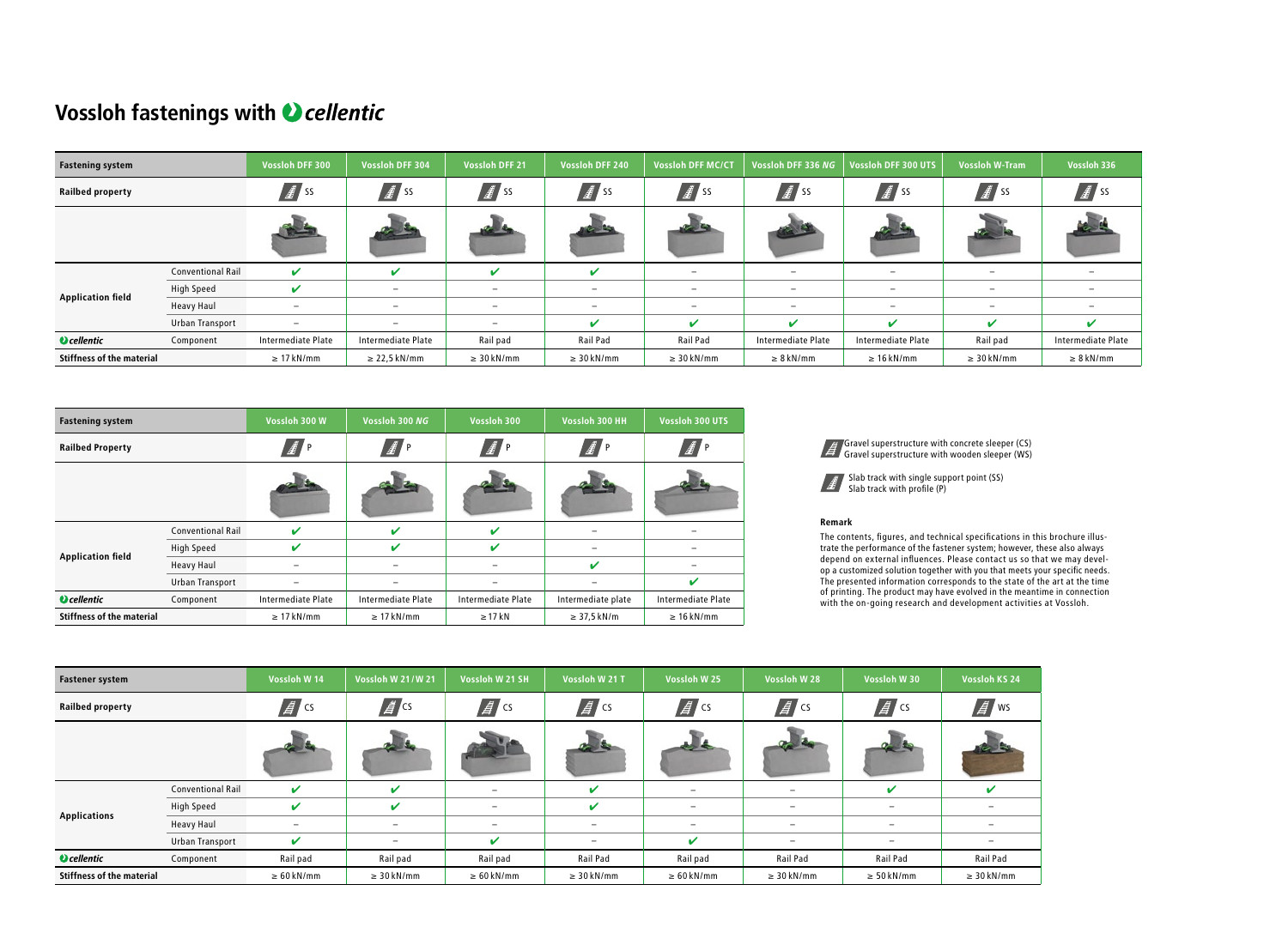# $\bullet$  cellentic – the right rail pad design for every installation requirement.

![](_page_3_Picture_1.jpeg)

### **Design in H-shape**

### (e.g. Zw 900a)

During the (pre-)assembly, the H-shape ensures that the rail pad is correctly placed under the rail and between the angled guide plates.

![](_page_3_Picture_5.jpeg)

### **Design in H-shape with pre-assembly lips**

![](_page_3_Figure_7.jpeg)

The **pre-assembly lips** are important for transportation, especially for sleepers being pre-assembled in the sleeper factory: with their help, the angled guide plates hold the rail pad in place so it cannot get lost.

![](_page_3_Picture_9.jpeg)

#### **Design in H-shape with anti tilting protection (AT)**

The **reinforced edge** areas stabilize the rail position e.g. in narrow curves. The rail behavior is optimized by fitting angled guide plates. The **anti tilting protection** reduces abrasion and therefore extends the service life of the whole rail track. The AT-Version is also available with **pre-assembly lips**.

#### **All rail pads can be delivered with the innovative** *fin***-design.**

The *fin***-design** was developed to optimize the H-shape's features – for applications where strong longitudinal movements of the rail can occur, e.g. due to high temperature fluctuations.

**With the innovative** *fin***-design, pre-assembly lips are also possible.**

![](_page_3_Figure_16.jpeg)

![](_page_3_Picture_17.jpeg)

#### **Smart shape: reminds of a dorsal fin**

The streamlined *fin***-design** offers a considerably improved flexibility **during track installation**:

• The rail pad optimally absorbs the forces: it recognizes automatically when the load becomes too heavy, caused by extraordinary longitudinal movements of

- the rail.
- 
- 

• The special shape reduces the resistance at the "fin" by retracting it.

• The design enables the rail pad to follow the longitudinal movements of the rail without resistance (it is virtually pulled out of the support point by the rail).

• Since the rail pad returns to its original shape after relaxing, it can be repositioned easily.

**Pre-assembled fastening system before and after positioning of the rail**

![](_page_3_Picture_19.jpeg)

**Rail pad after strong longitudinal movement of rail**

![](_page_3_Picture_21.jpeg)

**Optimized distribution of forces: The "fin" retracts.**